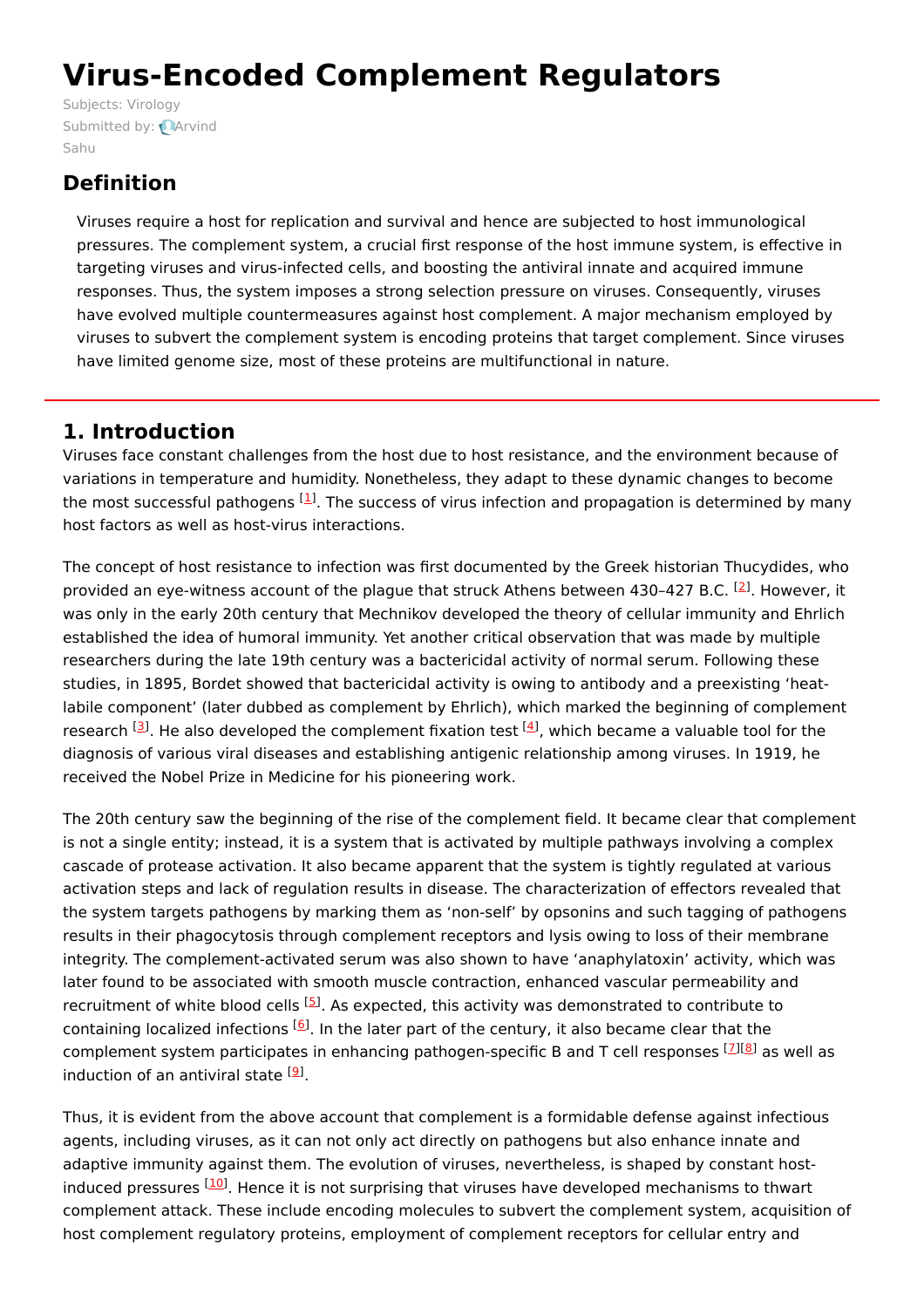upregulation of host complement regulatory proteins on the infected cells.

### **2. Historical Perspective**

The first virally encoded molecule that was identified as a complement regulator was herpes simplex virus type 1 (HSV-1) glycoprotein C (gC-1) (Figure 1). In 1982, Harvey Friedman and his group from the University of Pennsylvania observed that human endothelial cells infected with HSV-1 express a C3 receptor <sup>[\[11](#page-5-10)]</sup>. Later, they identified this molecule as gC-1, which has no homology to the known complement receptors <sup>[\[12](#page-5-11)]</sup>. Detailed studies revealed that the molecule is not a receptor; instead, it functions as a C3 regulator <sup>[\[13](#page-5-12)]</sup>. Such mechanism of complement regulation, however, was not unique to HSV-1 as a structurally similar glycoprotein present on HSV-2 could also inhibit complement  $^{[14]}$  $^{[14]}$  $^{[14]}$ .



**Figure 1.** Timeline of identification of virally encoded complement regulators. Abbreviations: HSV gC, Herpes simplex virus glycoprotein C; VCP, Vaccinia virus complement control protein; RCA, regulator of complement activation; HVS, Herpesvirus saimiri; KSHV, Kaposi's sarcoma-associated herpesvirus; Kaposica, KSHV inhibitor of complement activation; KCP, KSHV complement control protein; NS1, Nonstructural protein; HAstV coat protein, Human astrovirus coat protein; HCV NS5A, Hepatitis C virus nonstructural 5A protein; HCV NS3/4A, Hepatitis C virus non-structural 3/4A protease; NiV, Nipah virus.

In humans, the major complement regulators belong to a gene family termed the regulators of complement activation (RCA). These regulators are exclusively formed by concatenated bead-like domains—the complement control protein (CCP) domains <sup>[\[15](#page-6-1)]</sup>. A homolog of the RCA gene family proteins was first reported in the vaccinia virus in 1988 by Kotwal and Moss <sup>[[16](#page-6-2)]</sup>. Its biochemical characterization established that the protein essentially functions as human regulators <sup>[\[17](#page-6-3)]</sup>. In a quest to identify such RCA homologs in other viruses, various laboratories examined viral genomes for the presence of sequence homologs. They discovered that apart from poxviruses, RCA homologs also exist in gammaherpesviruses, including Kaposi's sarcoma-associated herpesvirus <sup>[\[18](#page-6-4)][\[19](#page-6-5)][\[20](#page-6-6)]</sup>. We now know that functionality in these proteins is dictated by the presence of spatially conserved motifs <sup>[[21](#page-6-7)]</sup>.

The membrane attack complex (MAC) is a critical effector of the complement system that can form pores on the plasma membrane of the target cells. Consequently, its formation on the viral envelope results in loss of viral integrity. In 1992, based on sequence similarity, a group at the Institut fur Klinische und Molekulare Virologie, Erlangen discovered that Herpesvirus saimiri (HVS) encodes a homolog of human CD59<sup>[[22\]](#page-6-8)</sup>. Later, the laboratories of Stephen Squinto as well as Peter Lachmann, showed that the protein indeed has an ability to block complement-mediated cytolysis <a>[\[23](#page-6-9)]</a>[\[24](#page-6-10)]</a>.

Besides RCA and CD59 homologs, various other non-structural viral proteins are known to mediate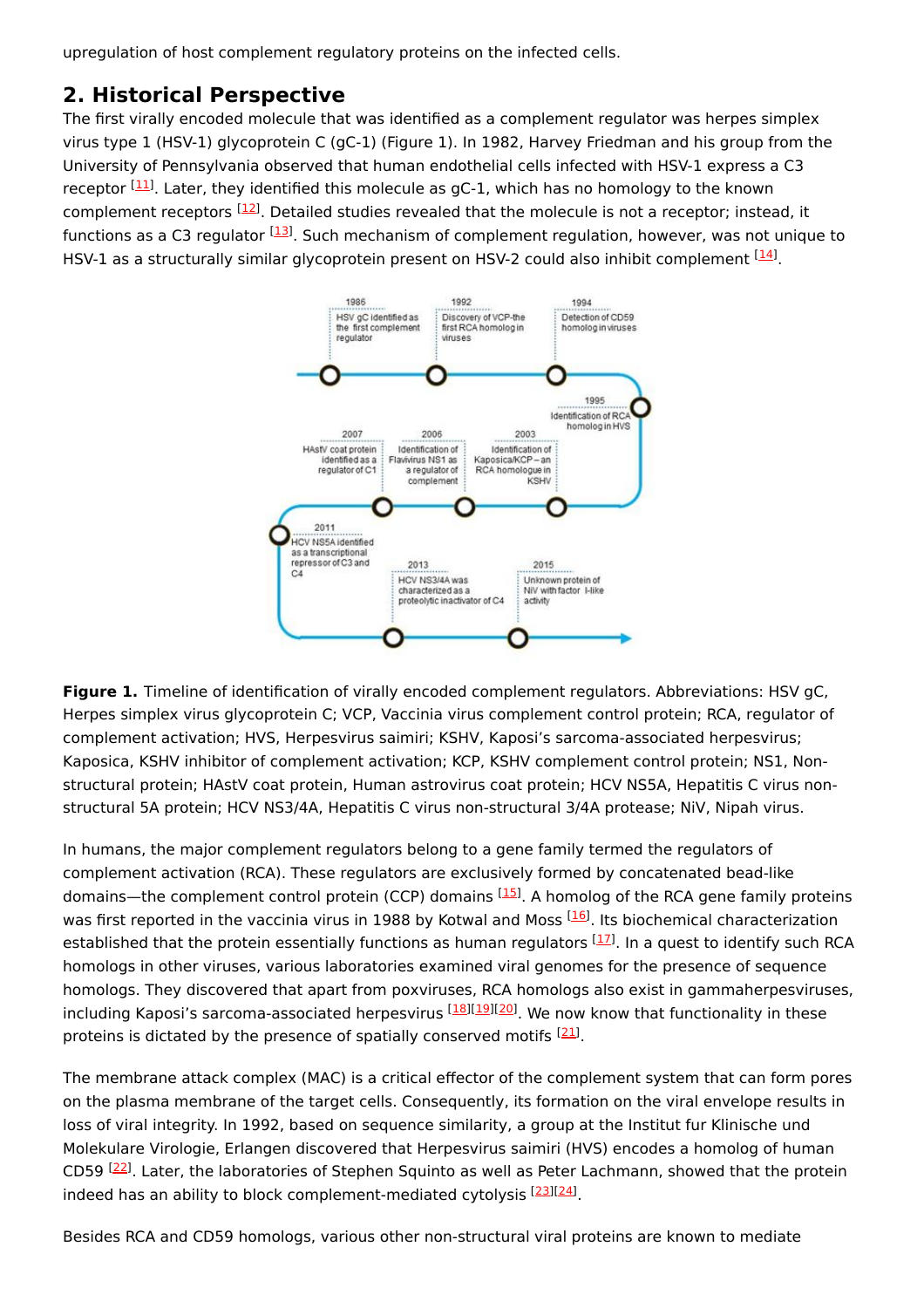complement evasion. Among these, non-structural protein 1 (NS1) of flaviviruses is known to subvert the complement system. In the 2000s, the laboratories of John Atkinson and Michael Diamond at the Washington University in St. Louis demonstrated that secreted hexamer of NS1 in particular recruits complement regulators such as factor H and C4b-binding protein onto the infected cells and protect them from complement attack <sup>[\[25](#page-6-11)][\[26](#page-6-12)]</sup>. Additionally, the hexamer was also shown to antagonize complement C4 in solution <sup>[\[27](#page-6-13)]</sup>. Ranjit Ray's laboratory at St. Louis University School of Medicine showed that the nonstructural proteins of hepatitis C virus subvert complement by utilizing different mechanisms. NS5A transcriptionally downregulates the expression of complement components like C3, C4, and C9 which participate in complement activation, while NS3/4A proteolytically inactivates C4 [\[28\]](#page-6-14)[[29](#page-6-15)][\[30\]](#page-6-16).

The complement proteins C1q and mannose-binding lectin (MBL) are pattern recognition molecules which deftly recognize viruses. In the 2010s, it became clear that viruses have also developed mechanisms to block the interaction of these pattern recognition molecules with viruses. The laboratory of Neel Krishna at the Virginia Medical School showed that the astrovirus capsid protein interacts with C1q and inhibits the classical pathway of complement activation likely due to the displacement of protease tetramer C1s-C1r-C1r-C1s <sup>[[31](#page-6-17)]</sup>. The capsid protein was also shown to interact with MBL and inhibit the lectin pathway [[31](#page-6-17)]. In addition to the capsid protein of astroviruses, the M1 protein of Influenza A virus was also shown to interact with C1q and inhibit the classical complement-mediated neutralization of the virus [\[32\]](#page-6-18).

Tagging of viruses with C3b is critical for complement-mediated inactivation and clearance. Hence, efficient inactivation of virus tagged C3b is central for viral protection. Recent reports show that RNA viruses like Nipah and Chikungunya display factor I-like activity which can mediate C3b inactivation [\[33](#page-6-19)]. This mechanism appears to be unique to viruses as no other pathogen has been shown to exhibit factor Ilike activity.

### **3. Viral Complement Regulators**

Virus replication is initiated after its attachment to a cell, which is then followed by its cellular entry, uncoating, replication, assembly, and release. Thus, before its entry and after the release, the virus is in the extracellular milieu, while during the other stages, it is inside a cell. An effective innate immune defense, therefore, must target both phases of the virus life cycle. Notably, all the major complement pathways—classical, alternative, and lectin—are potent in targeting cell-free viral particles as well as the virus-infected cells [\[34](#page-6-20)][[35](#page-6-21)][\[36](#page-6-22)][[37](#page-6-23)]. Moreover, as stated above, the system also boosts other antiviral innate and acquired immune responses to limit the viral infection. Studies on the complement subversion mechanisms of viruses have shown that viruses employ structural (i.e., components of the viral particles) as well as non-structural proteins to subvert these responses (Figure 2 and Table 1).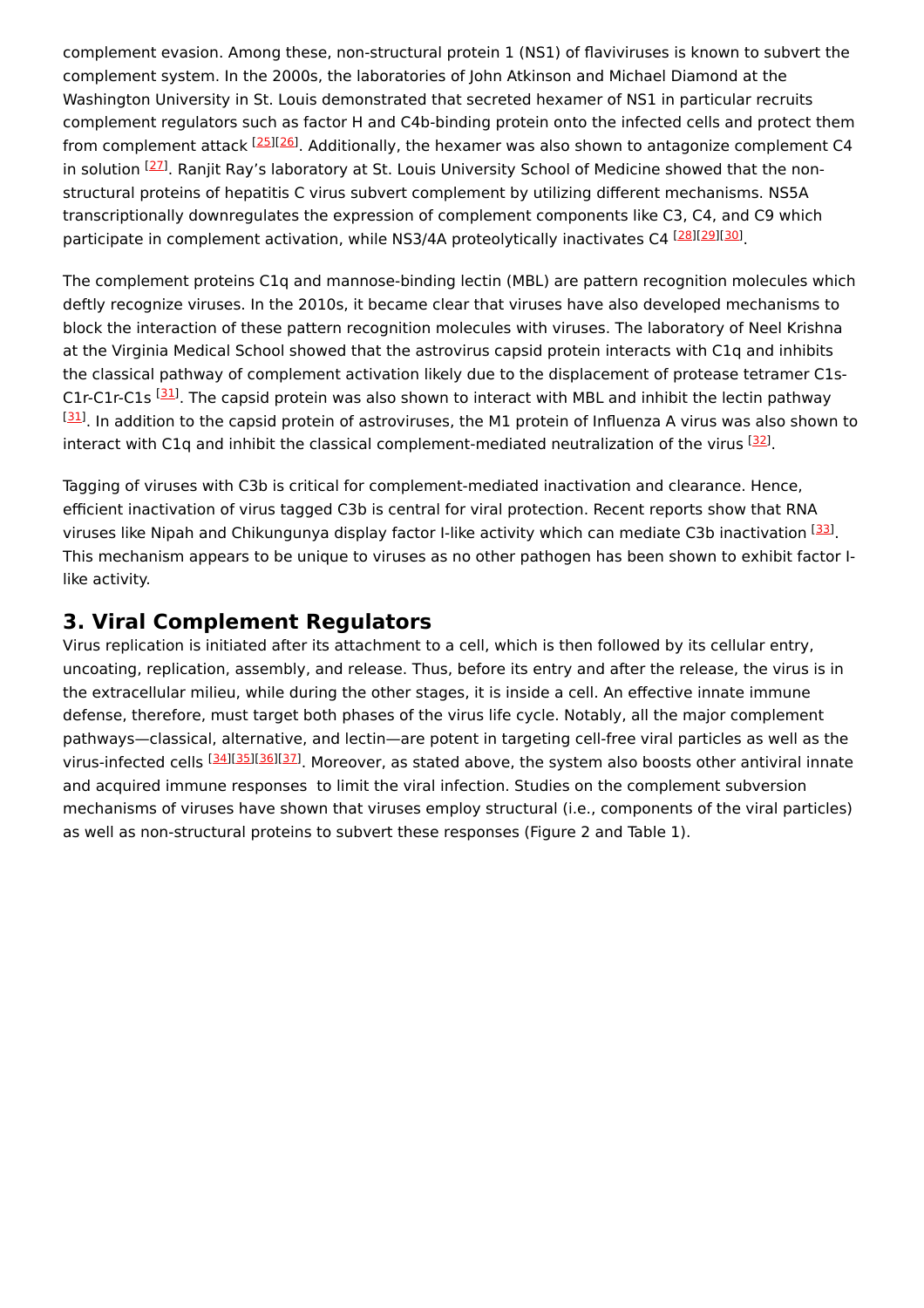

**Figure 2.** Complement activation and its regulation by host regulators and virally encoded molecules. Viruses can activate the host complement system by three major pathways: classical pathway (CP), lectin pathway (LP), and alternative pathway (AP). (1) In CP activation, viruses are known to be recognized by C1q and antibody. (2) In LP activation, viruses are recognized by the Ficolin/MBL-MASP complex. (3) Recognition is followed by activation of C1 and Ficolin/MBL complexes, in CP and LP respectively, which results in the cleavage of C4 and C2 and formation of C3 convertase C4b2a. The convertase then cleaves C3 into C3a and C3b. The latter opsonizes viral particles. (4) In AP, viruses are recognized directly by C3b molecules, which are generated by the initial C3 convertase C3(H2O)Bb. (5) The surface-bound C3b molecules then trigger the formation of C3 convertase C3bBb with the help of factors B and D, which is stabilized by properdin (P). The C3 convertases formed then cleaves more C3 to opsonize viral particles. (6) When C3b is attached to the preformed C3 convertase (C4b2a or C3bBbP), it is converted into C5 convertase (C4b2a3b or C3b2BbP) which is capable of cleaving C5 into C5a and C5b. (7) The newly formed C5b combines C6 and C7 to form a C5b-7 trimer that can attach to the viral surface. (8) Binding of the trimer to C8 and C9 followed by polymerization of C9 results in the formation of the membrane attack complex (MAC) that induces virolysis. These pathways are regulated at various steps by host complement regulators like C1 inhibitor, C4b-binding protein (C4BP), complement receptor 1 (CR1; CD35), membrane cofactor protein (MCP; CD46), decay-accelerating factor (DAF; CD55), factor H (FH) and CD59. Viral complement regulators that target complement proteins, enzymes, and complexes are shown in red text, whereas those that inhibit complement proteins' expression are shown in blue text. Some viral complement regulators enhance the expression of host complement regulators. These are identified in green text, and green arrows mark the regulator they upregulate. Abbreviations: CaPt, Astrovirus capsid protein; M1, Influenza virus matrix protein 1; NS1, Flavivirus non-structural protein 1; NS3/4A, Hepatitis C virus non-structural 3/4A protease; HCV-CP, Hepatitis C virus core protein; NS5A, Hepatitis C virus nonstructural 5A protein; VCP, Vaccinia virus complement control protein; SPICE, Smallpox inhibitor of complement enzymes; Kaposica, KSHV inhibitor of complement activation; γHV-68 RCA, Murine gammaherpesvirus 68 regulator of complement activation; HVS CCPH, Herpesvirus saimiri complement control protein homolog; EMICE, Ectromelia virus inhibitor of complement enzymes; MOPICE, Monkeypox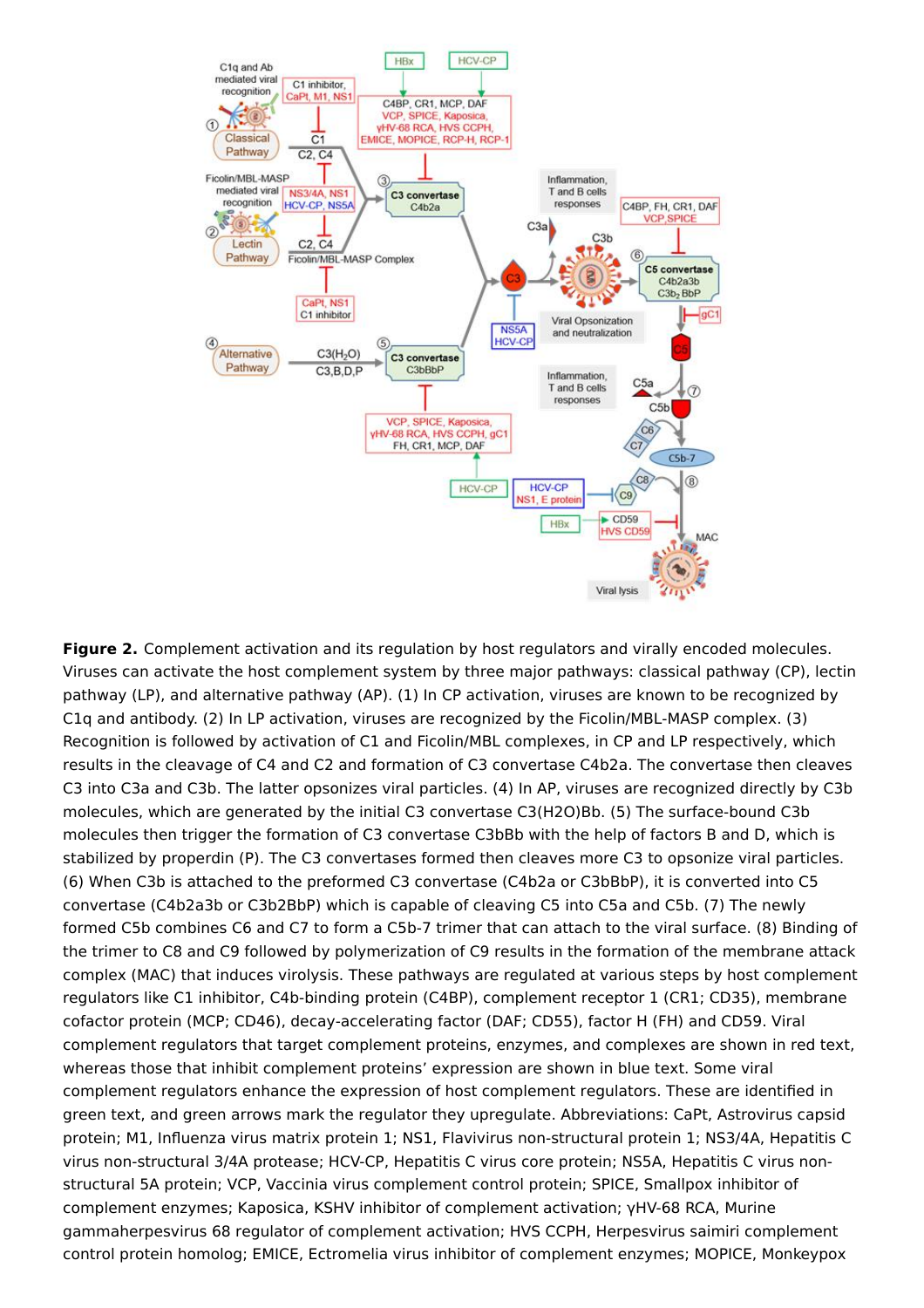inhibitor of complement enzymes; RCP-H, Rhesus rhadinovirus complement control protein H; RCP-1, Rhesus rhadinovirus complement control protein-1; gC1, Herpes simplex virus glycoprotein C-1; E protein, Zika virus E protein, HVS CD59, Herpesvirus saimiri CD59; HBx, Hepatitis B virus X protein.

**Table 1.** Viruses and their complement regulators.

| <b>Virus Family</b> | <b>Virus</b>                                 | <b>Complement</b><br><b>Evasion Protein</b>       | <b>Target</b>                             | <b>Reference</b> |
|---------------------|----------------------------------------------|---------------------------------------------------|-------------------------------------------|------------------|
| Herpesviridae       | Herpes simplex<br>virus                      |                                                   | Glycoprotein C-1 AP C3 convertase and C3b | [13, 38]         |
|                     | Herpesvirus saimiri                          | CD59 homolog                                      | C5b-8 and C5b-9                           | [23, 24]         |
|                     |                                              | <b>HVS CCPH</b>                                   | CP/LP and AP C3<br>convertase             | [39, 40]         |
|                     | Kaposi sarcoma-<br>associated<br>herpesvirus | Kaposica                                          | CP/LP and AP C3<br>convertase             | [19, 20]         |
|                     | Rhesus rhadinovirus                          | RCP-H and RCP-1                                   | CP/LP and AP C3<br>convertase             | [41, 42]         |
|                     | Murine<br>gammaherpesvirus<br>68             | γHV68 RCA<br>protein                              | CP/LP and AP C3<br>convertase             | $[43]$           |
| Astroviridae        | Astrovirus                                   | CaPt                                              | C1q and MBL                               | [31, 44]         |
| Orthomyxoviridae    | Influenza virus                              | M1                                                | C1q                                       | $[32]$           |
| Paramyxoviridae     | Nipah virus                                  | Unknown protein<br>with factor I like<br>activity | C3b                                       | $[33]$           |
| Togaviridae         | Chikungunya virus                            | Unknown protein<br>with factor I like<br>activity | C3b                                       | $[45]$           |
|                     |                                              | Core protein                                      | C3, C4 and C9 genes                       | $[28 - 30]$      |
|                     | Hepatitis C virus                            | <b>NS3/4A</b>                                     | C4                                        | $[46]$           |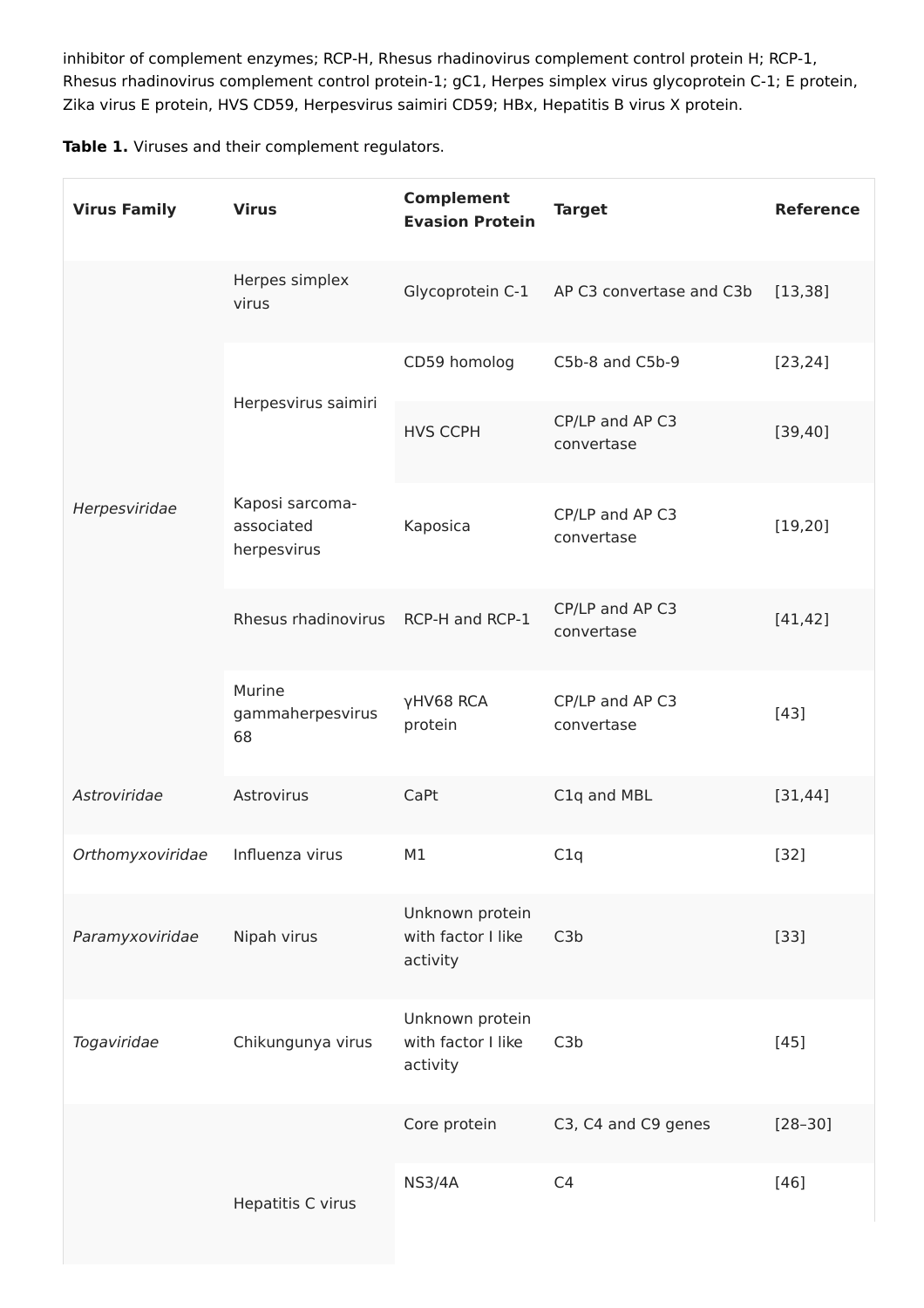| Flaviviridae   |                                     | NS5A          | C3 and C4 genes                  | [28, 47]     |
|----------------|-------------------------------------|---------------|----------------------------------|--------------|
|                | West Nile virus and<br>Dengue virus | NS1           | C4 and C9                        | [26, 27]     |
|                | Zika virus                          | E protein     | C5b-6, C8 and C9                 | $[48]$       |
| Hepadnaviridae | Hepatitis B virus                   | HBx protein   | CD59 and C4BP genes              | [49, 50]     |
| Poxviridae     | Variola virus                       | <b>SPICE</b>  | CP/LP and AP C3/C5<br>convertase | [51, 52]     |
|                | Vaccinia virus                      | <b>VCP</b>    | CP/LP and AP C3/C5<br>convertase | [17, 53, 54] |
|                | Cowpox virus                        | <b>IMP</b>    | Unknown                          | $[55]$       |
|                | Monkeypox virus                     | <b>MOPICE</b> | CP/LP C3 convertase              | $[56]$       |
|                | Ectromelia virus                    | <b>EMICE</b>  | CP/LP C3 convertase              | $[57]$       |

CP—Classical pathway, AP—Alternative pathway, LP—Lectin pathway.

#### **References**

- <span id="page-5-0"></span>1. Wasik, B.R.; Turner, P.E. On the Biological Success of Viruses. Annu. Rev Microbiol. 2013, 67, 519–541.
- <span id="page-5-1"></span>2. Doherty, M.; Robertson, M.J. Some Early Trends in Immunology. Trends Immunol. 2004, 25, 623–631.
- <span id="page-5-2"></span>3. Lachmann, P. Complement Before Molecular Biology. Mol. Immunol. 2006, 43, 496–508.
- <span id="page-5-3"></span>4. Bordet, J.; Gengou, O. Sur L'Existences de Substances Sensibilisatrices Dans la Plupart des Serums Anti-Microbiens. Annales de I'Institut Pasteur 1901, 15, 289–302.
- <span id="page-5-4"></span>5. Ember, J.A.; Jagels, M.A.; Hugli, T.E. Characterization of Complement Anaphylatoxins and Their Biological Responses. In The Human Complement System in Health and Disease; Volanakis, J.E., Frank, M.M., Eds.; Marcel Dekker, Inc.: New York, NY, USA, 1998; Chapter 11.
- <span id="page-5-5"></span>6. Hopken, U.E.; Lu, B.; Gerard, N.P.; Gerard, C. The C5a Chemoattractant Receptor Mediates Mucosal Defence to Infection. Nature 1996, 383, 86–89.
- <span id="page-5-6"></span>7. Fearon, D.T.; Carroll, M.C. Regulation of B Lymphocyte Responses to Foreign and Self-Antigens by the CD19/CD21 Com-plex. Annu. Rev Immunol. 2000, 18, 393–422.
- <span id="page-5-7"></span>8. West, E.E.; Kolev, M.; Kemper, C. Complement and the Regulation of T Cell Responses. Annu. Rev Immunol. 2018, 36, 309–338.
- <span id="page-5-8"></span>9. Tam, J.C.; Bidgood, S.R.; McEwan, W.A.; James, L.C. Intracellular Sensing of Complement C3 Activates Cell Autonomous Immunity. Science 2014, 345, 1256070.
- <span id="page-5-9"></span>10. Paterson, S.; Vogwill, T.; Buckling, A.; Benmayor, R.; Spiers, A.J.; Thomson, N.R.; Quail, M.; Smith, F.; Walker, D.; Libberton, B.; et al. Antagonistic Coevolution Accelerates Molecular Evolution. Nature 2010, 464, 275–278.
- <span id="page-5-10"></span>11. Cines, D.B.; Lyss, A.P.; Bina, M. Fc and C3 Receptors Induced by Herpes Simplex Virus on Cultured Human Endothelial Cells. J. Clin. Invest. 1982, 69, 123–128.
- <span id="page-5-11"></span>12. Friedman, H.M.; Glorioso, J.C.; Cohen, G.H.; Hasting, J.C.; Harris, S.L.; Eisenberg, R.J. Binding of Complement Component C3b to Glycoprotein GC of Herpes Simplex Virus Type 1: Mapping of GC-Binding Sites and Demonstration of Conserved C3b Binding in Low-Passage Clinical Isolates. J. Virol. 1986, 60, 470–475.
- <span id="page-5-12"></span>13. Fries, L.F.; Friedman, H.M.; Cohen, G.H.; Eisenberg, R.J.; Hammer, C.H.; Frank, M.M. Glycoprotein C of Herpes Simplex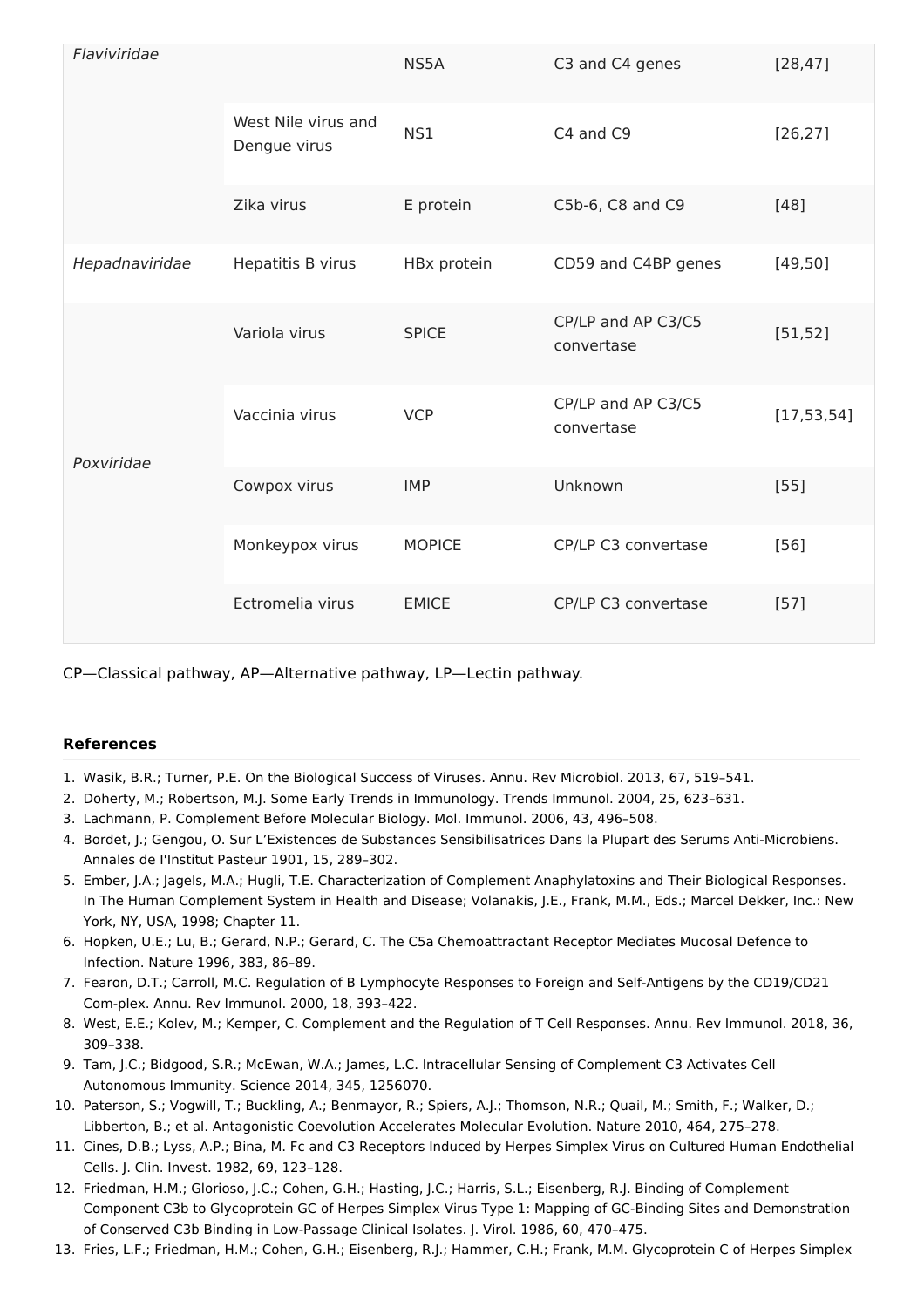<span id="page-6-0"></span>Virus 1 Is an Inhibitor of the Complement Cascade. J. Immunol. 1986, 137, 1636–1641.

- 14. McNearney, T.A.; Odell, C.; Holers, V.M.; Spear, P.G.; Atkinson, J.P. Herpes Simplex Virus Glycoproteins GC-1 and GC-2 Bind to the Third Component of Complement and Provide Protection Against Complement-Mediated Neutralization of Viral Infectivity. J. Exp. Med. 1987, 166, 1525–1535.
- <span id="page-6-1"></span>15. Panwar, H.S.; Ojha, H.; Ghosh, P.; Barage, S.H.; Raut, S.; Sahu, A. Molecular Engineering of an Efficient Four-Domain DAF-MCP Chimera Reveals the Presence of Functional Modularity in RCA Proteins. Proc. Natl. Acad. Sci. USA 2019, 116, 9953–9958.
- <span id="page-6-2"></span>16. Kotwal, G.J.; Moss, B. Vaccinia Virus Encodes a Secretory Polypeptide Structurally Related to Complement Control Proteins. Nature 1988, 335, 176–178.
- <span id="page-6-3"></span>17. Kotwal, G.J.; Isaacs, S.N.; Mckenzie, R.; Frank, M.M.; Moss, B. Inhibition of the Complement Cascade by the Major Secretory Protein of Vaccinia Virus. Science 1990, 250, 827–830.
- <span id="page-6-4"></span>18. Moore, P.S.; Chang, Y. Kaposi's Sarcoma-Associated Herpesvirus Immunoevasion and Tumorigenesis: Two Sides of the Same Coin? Annu. Rev. Microbiol. 2003, 57, 609–639.
- <span id="page-6-5"></span>19. Mullick, J.; Bernet, J.; Singh, A.K.; Lambris, J.D.; Sahu, A. Kaposi's Sarcoma-Associated Herpesvirus (Human Herpesvirus-8) Open Reading Frame 4 Protein (Kaposica) Is a Functional Homolog of Complement Control Proteins. J. Virol. 2003, 77, 3878–3881.
- <span id="page-6-6"></span>20. Spiller, O.B.; Blackbourn, D.J.; Mark, L.; Proctor, D.G.; Blom, A.M. Functional Activity of the Complement Regulator Encoded by Kaposi's Sarcoma-Associated Herpesvirus. J. Biol. Chem. 2003, 278, 9283–9289.
- <span id="page-6-7"></span>21. Ojha, H.; Ghosh, P.; Singh, P.H.; Shende, R.; Gondane, A.; Mande, S.C.; Sahu, A. Spatially Conserved Motifs in Complement Control Protein Domains Determine Functionality in Regulators of Complement Activation-Family Proteins. Commun. Biol. 2019, 2, 290.
- <span id="page-6-8"></span>22. Albrecht, J.C.; Fleckenstein, B. New Member of the Multigene Family of Complement Control Proteins in Herpesvirus Saimiri. J. Virol. 1992, 66, 3937–3940.
- <span id="page-6-9"></span>23. Rother, R.P.; Rollins, S.A.; Fodor, W.L.; Albrecht, J.C.; Setter, E.; Fleckenstein, B.; Squinto, S.P. Inhibition of Complement-Mediated Cytolysis by the Terminal Complement Inhibitor of Herpesvirus Saimiri. J. Virol. 1994, 68, 730–737.
- <span id="page-6-10"></span>24. Bramley, J.C.; Davies, A.; Lachmann, P.J. Herpesvirus Saimiri CD59—Baculovirus Expression and Characterisation of Com-plement Inhibitory Activity. Biochem. Soc. Trans. 1997, 25, 354S.
- <span id="page-6-11"></span>25. Avirutnan, P.; Hauhart, R.E.; Somnuke, P.; Blom, A.M.; Diamond, M.S.; Atkinson, J.P. Binding of Flavivirus Nonstructural Protein NS1 to C4b Binding Protein Modulates Complement Activation. J. Immunol. 2011, 187, 424–433.
- <span id="page-6-12"></span>26. Conde, J.N.; da Silva, E.M.; Allonso, D.; Coelho, D.R.; Andrade, I.D.; de Medeiros, L.N.; Menezes, J.L.; Barbosa, A.S.; Mohana-Borges, R. Inhibition of the Membrane Attack Complex by Dengue Virus NS1 Through Interaction with Vitronectin and Terminal Complement Proteins. J. Virol. 2016, 90, 9570–9581.
- <span id="page-6-13"></span>27. Avirutnan, P.; Fuchs, A.; Hauhart, R.E.; Somnuke, P.; Youn, S.; Diamond, M.S.; Atkinson, J.P. Antagonism of the Comple-ment Component C4 by Flavivirus Nonstructural Protein NS1. J. Exp. Med. 2010, 207, 793–806.
- <span id="page-6-14"></span>28. Banerjee, A.; Mazumdar, B.; Meyer, K.; Di Bisceglie, A.M.; Ray, R.B.; Ray, R. Transcriptional Repression of C4 Complement by Hepatitis C Virus Proteins. J. Virol. 2011, 85, 4157–4166.
- <span id="page-6-15"></span>29. Mazumdar, B.; Kim, H.; Meyer, K.; Bose, S.K.; Di Bisceglie, A.M.; Ray, R.B.; Diamond, M.S.; Atkinson, J.P.; Ray, R. Hepatitis C Virus Infection Upregulates CD55 Expression on the Hepatocyte Surface and Promotes Association with Virus Particles. J. Virol. 2013, 87, 7902–7910.
- <span id="page-6-16"></span>30. Kim, H.; Meyer, K.; Di Bisceglie, A.M.; Ray, R. Hepatitis C Virus Suppresses C9 Complement Synthesis and Impairs Mem-brane Attack Complex Function. J. Virol. 2013, 87, 5858–5867.
- <span id="page-6-17"></span>31. Hair, P.S.; Gronemus, J.Q.; Crawford, K.B.; Salvi, V.P.; Cunnion, K.M.; Thielens, N.M.; Arlaud, G.J.; Rawal, N.; Krishna, N.K. Human Astrovirus Coat Protein Binds C1q and MBL and Inhibits the Classical and Lectin Pathways of Complement Activation. Mol. Immunol. 2010, 47, 792–798.
- <span id="page-6-18"></span>32. Zhang, J.; Li, G.; Liu, X.; Wang, Z.; Liu, W.; Ye, X. Influenza A Virus M1 Blocks the Classical Complement Pathway Through Interacting with C1qA. J. Gen. Virol. 2009, 90, 2751–2758.
- <span id="page-6-19"></span>33. Johnson, J.B.; Borisevich, V.; Rockx, B.; Parks, G.D. A Novel Factor I Activity in Nipah Virus Inhibits Human Complement Pathways Through Cleavage of C3b. J. Virol. 2015, 89, 989–998.
- <span id="page-6-20"></span>34. Agrawal, P.; Sharma, S.; Pal, P.; Ojha, H.; Mullick, J.; Sahu, A. The Imitation Game: A Viral Strategy to Subvert the Complement System. FEBS Lett. 2020, 594, 2518–2542.
- <span id="page-6-21"></span>35. Perrin, L.H.; Joseph, B.S.; Cooper, N.R.; Oldstone, M.B. Mechanism of Injury of Virus-Infected Cells by Antiviral Antibody and Complement: Participation of IgG, F(Ab')2, and the Alternative Complement Pathway. J. Exp. Med. 1976, 143, 1027–1041.
- <span id="page-6-22"></span>36. Sissons, J.G.; Oldstone, M.B.; Schreiber, R.D. Antibody-Independent Activation of the Alternative Complement Pathway by Measles Virus-Infected Cells. Proc. Natl. Acad. Sci. USA 1980, 77, 559–562.
- <span id="page-6-23"></span>37. Liu, J.; Ali, M.A.; Shi, Y.; Zhao, Y.; Luo, F.; Yu, J.; Xiang, T.; Tang, J.; Li, D.; Hu, Q.; et al. Specifically Binding of L-Ficolin to N-Glycans of HCV Envelope Glycoproteins E1 and E2 Leads to Complement Activation. Cell Mol. Immunol. 2009, 6, 235–244.